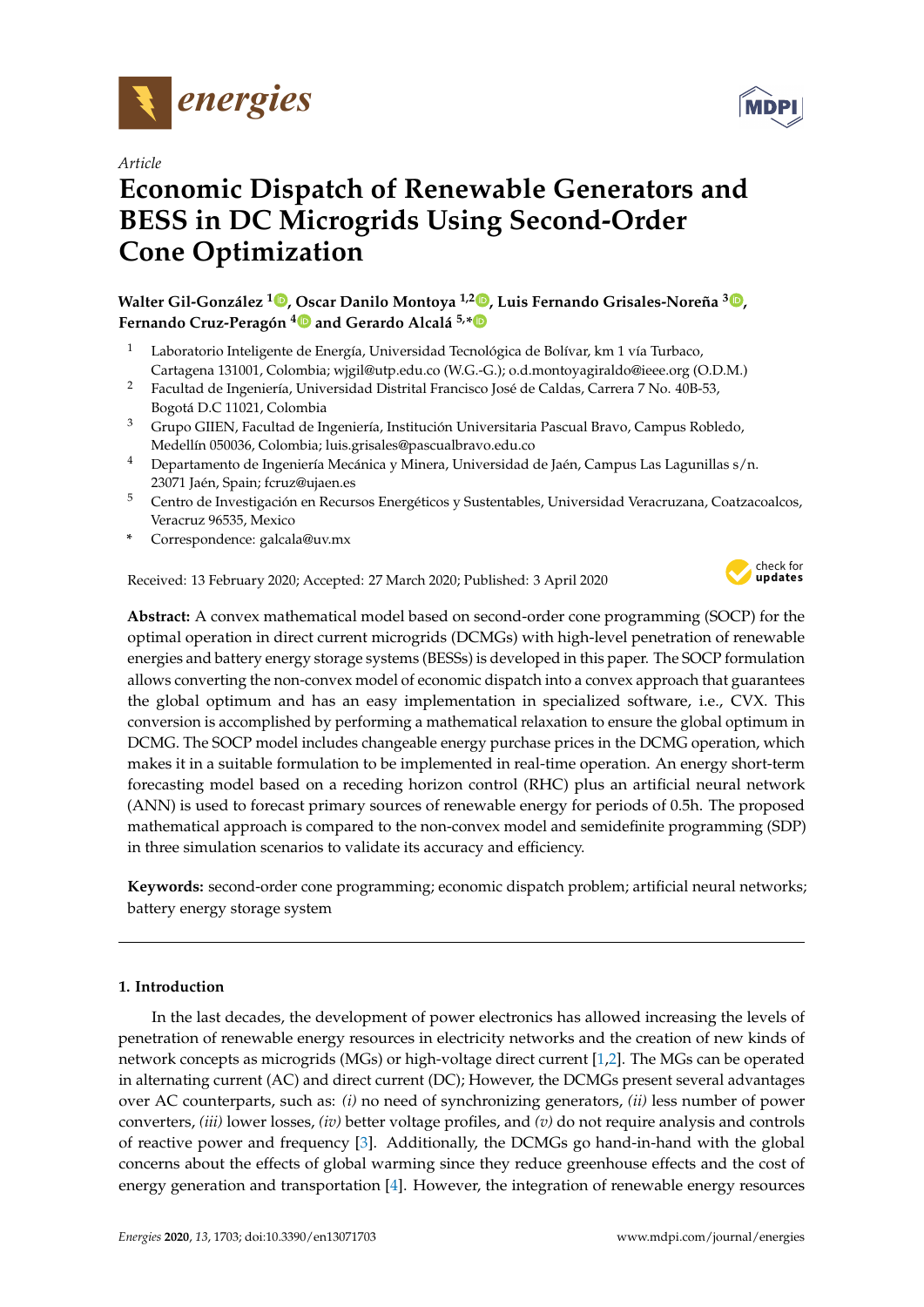has a great disadvantage that lies in the great variability of their primary energy resources (e.g., solar radiation or wind speed) [\[1\]](#page-13-0). In order to reduce this disadvantage, the MGs include devices that allow the storage of electrical energy well-known as battery energy storage systems (BESSs) [\[5\]](#page-13-4). The BESSs store energy when there are high generation and low demand and provide power when the MGs present low generation and high demand [\[6\]](#page-13-5).

Nowadays, the planning and operation of DCMGs is an important challenge, which is being developed. If the operation of renewable energy sources and BESSs is incorrectly coordinated, this may lead to operational and technical problems, such as voltage profile deterioration, transmission line congestion, increased operating costs, or violations of operational constraints [\[7\]](#page-13-6). For this reason, the optimal operation of devices in DCMGs is an important issue to develop. Here we tackle the economic dispatch renewable energy source (wind and solar power) and the BESSs in DCMGs using second-order cone programming (SOCP), which permits finding the global optimum employing mathematical relaxations [\[8](#page-13-7)[,9\]](#page-13-8). Additionally, this study uses short forecasting based on artificial neural networks to reduce the error the variation of primary sources of renewable energy (wind speed and solar radiation), as reported in [\[8\]](#page-13-7).

Several works have been proposed to study this problem. In [\[10\]](#page-13-9), A nonlinear optimization model to manage renewable energies and BESSs considering constant power load models were presented. However, the uncertainties of primary sources were not considered in the wind and solar power generations. In [\[11,](#page-13-10)[12\]](#page-13-11), optimal controls for BESSs integrated to ACMGs and renewable energies were proposed. Even though the authors of [\[11](#page-13-10)[,12\]](#page-13-11), considered short forecasting predictions in models, these approaches were solved using a non-convex model which does not guarantee the optimal solution of the problem since this type model many local minimums [\[6](#page-13-5)[,8\]](#page-13-7). Multiple investigations have also been proposed with the objective of improving the BESSs of MGs, such as multi-agent models based on market decisions [\[13\]](#page-13-12), multi-objective particle swarm optimization [\[14](#page-13-13)[,15\]](#page-14-0), heuristic cost-benefit analysis [\[16\]](#page-14-1), intelligent control methods [\[17\]](#page-14-2), bee colony optimization [\[18\]](#page-14-3), and genetic algorithm approaches [\[19\]](#page-14-4). Even these works present a good performance, and they cannot guarantee the optimal global solution to the problem. Due to that, they use the non-linear non-convex model for the economic dispatch problem [\[6\]](#page-13-5). This implies that is possible to find a better configuration by using convex optimization formulations, which permits arriving at the global optimum of problem [\[20,](#page-14-5)[21\]](#page-14-6). In [\[8\]](#page-13-7), a convex optimization formulation based on semidefinite programming (SDP) to operate BESSs and renewable power generation in DCMGs was developed. Unlike this previous work, we employ second-order cone programming (SOCP), which presents some advantages according to the SDP model as low computational cost and exact optimal solutions for some class problems [\[21\]](#page-14-6).

After reviewing the state-of-the-art, there is no evidence about using SOCP models for optimal operation of batteries in DC networks, which is a gap that this research tries to fulfill. In addition, the main contribution is the possibility of ensuring the convexity of the economic dispatch problem by relaxing the rank constraint, which guarantees the existence of uniqueness and optimal global solution. This implies that any gradient descendent or interior point method can solve the equivalent SOCP model accurately. To verify the effectiveness of our proposed approach, we employ a 21-node test feeder and compare the results reached by the SOCP with a semidefinite programming model reported in [\[8\]](#page-13-7) and an exact non-linear model solved through the general algebraic modeling system presented in [\[6\]](#page-13-5).

The remainder of this paper is organized as follows: Section [2](#page-2-0) describes the mathematical model for the economic dispatch in DCMG considering renewable generators and BESSs. Section [3](#page-3-0) provides the SOCP approach and its application for the economic dispatch model. Section [4](#page-4-0) formulates the energy short-term forecasting model to predict the power output of wind and solar power systems. Section [5](#page-7-0) presents the test system, simulation scenarios, and their results using different mathematical models for the economic dispatch. Lastly, concluding remarks are shown in Section [6.](#page-11-0)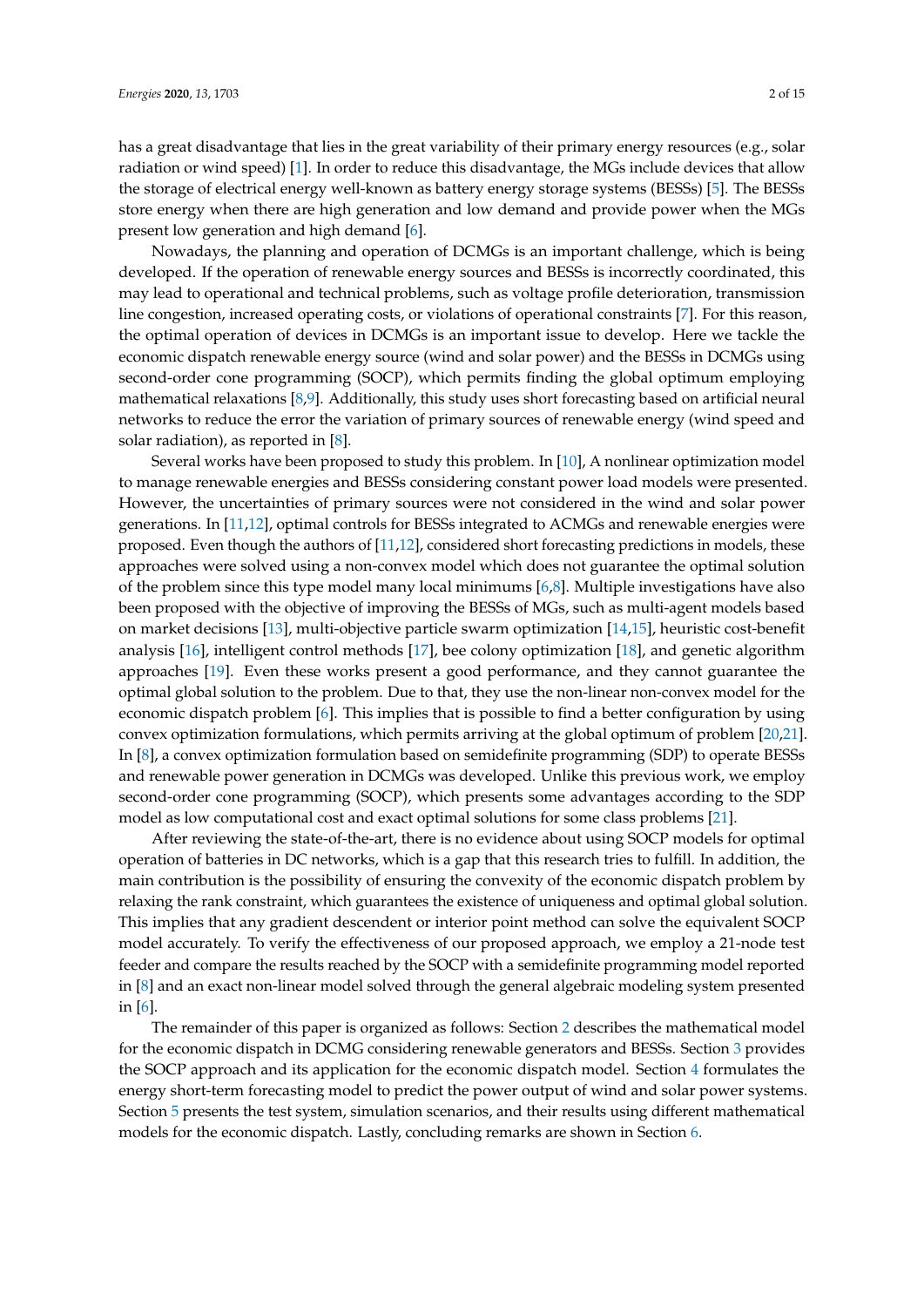## <span id="page-2-0"></span>**2. Economic Dispatch Model**

The mathematical non-convex model for the optimal daily operation of renewable energy and BESSs is composed of an objective function and non-linear constraints [\[6\]](#page-13-5). The objective function is related to the cost operation of DCMGs, while the non-linear constraints are related to technical and operational aspects in DCMGs [\[8\]](#page-13-7). The control variables for economic dispatch are power delivered/absorbed for devices of system, such as conventional generators, renewable generators, and BESSs.

## **Objective function**

<span id="page-2-1"></span>
$$
\min z = \sum_{t \in \mathcal{T}} \sum_{i \in \mathcal{N}} \mathcal{C} \circ E_{i,t} p_{i,t} \Delta t \tag{1}
$$

where *z* denotes the function to be minimized, which corresponds to the daily operative costs of conventional generators, *CoEi*,*<sup>t</sup>* is the purchase costs of energy at node *i* in period *t*, *pi*,*<sup>t</sup>* is the power generation delivered at node *i* during period *t*, and ∆*t* is the length of the time period under analysis, this study is 30 min (in per unit 0.5). T and N are the sets of periods of time considered and the number of nodes considered in the DCMG, respectively.

## **Set of constraints**

$$
p_{i,t} + p_{i,t}^{dg} + p_{i,t}^b - p_{i,t}^d = v_{i,t} \sum_{j \in \mathcal{N}} g_{ij} v_{j,t}, \ \{i \in \mathcal{N} \land t \in \mathcal{T}\}
$$
 (2)

$$
SoC_{i,t}^b = SoC_{i,t-1}^b - \varphi_i^b p_{i,t}^b \Delta t, \ \{i \in \mathcal{N} \land t \in \mathcal{T}\}\tag{3}
$$

<span id="page-2-6"></span><span id="page-2-5"></span><span id="page-2-4"></span><span id="page-2-3"></span><span id="page-2-2"></span>
$$
SoC_{i,t_0}^b = SoC_i^{b,ini}, \ \{i \in \mathcal{N}\}\tag{4}
$$

<span id="page-2-9"></span><span id="page-2-8"></span><span id="page-2-7"></span>
$$
SoC_{i,t_f}^b = SoC_i^{b,fin}, \ \{i \in \mathcal{N}\}\tag{5}
$$

$$
p_{i,t}^{\min} \le p_{i,t} \le p_{i,t}^{\max}, \ \{i \in \mathcal{N} \land t \in \mathcal{T}\} \tag{6}
$$

$$
p_{i,t}^{dg,\min} \le p_{i,t}^{dg} \le p_{i,t}^{dg,\max}, \ \{i \in \mathcal{N} \land t \in \mathcal{T}\} \tag{7}
$$

$$
p_i^{b,\min} \le p_{i,t}^b \le p_i^{b,\max}, \ \{i \in \mathcal{N} \land t \in \mathcal{T}\}
$$

$$
v_i^{\min} \le v_{i,t} \le v_i^{\max}, \ \{i \in \mathcal{N} \land t \in \mathcal{T}\}
$$
\n
$$
(9)
$$

$$
SoC_i^{b,\min} \le SoC_{i,t}^b \le SoC_i^{b,\max}, \ \{i \in \mathcal{N} \land t \in \mathcal{T}\} \tag{10}
$$

where *p* denotes the power delivered/absorbed for devices, the superscripts *dg*, *b*, and *d* denote renewable energy generations, BESSs, and demand, respectively. *i* and *t* represent node and the time period under analysis. *SoC* is the state of charge of each BESS. *v* denotes the voltage profile, and *gij* is the conductance value, which represents the physical connections of the nodes in DCMG. *SoCb*,*ini* and *SoC<sup>b, fin</sup>* are the initial and final desired states of charge of the BESSs. The superscripts *min* and *max* denote the minimum and maximum admissible bounds in DCMG related to its technical and operational aspects, and  $\varphi$  is the charge coefficient of the BESSs.

Equation [\(1\)](#page-2-1) shows the objective function in this study, whose goal is to minimize the total energy purchasing costs in DCMG. Equation [\(2\)](#page-2-2) represents load-generation balance at each node of the DCMG, also well-known power balance equation. Equation [\(3\)](#page-2-3) provides the state-of-charge of BESSs. Equations [\(4\)](#page-2-4) and [\(5\)](#page-2-5) define the initial and final state-of-charge desired for the BESS, respectively. Equations [\(6\)](#page-2-6)–[\(8\)](#page-2-7) limits minimum/maximum power delivered by the conventional generator, renewable energy and BESSs, respectively. Equation [\(9\)](#page-2-8) defines the minimum/maximum limits of voltages in DCMG, and Equation [\(10\)](#page-2-9) defines the minimum/maximum bounds of the state-of-charge of BESSs.

It is important to mention that this model is non-linear non-convex due to the power balance equation (see Equation [\(2\)](#page-2-2)) since it is a non-affine equality constraint [\[9\]](#page-13-8). This constraint generates a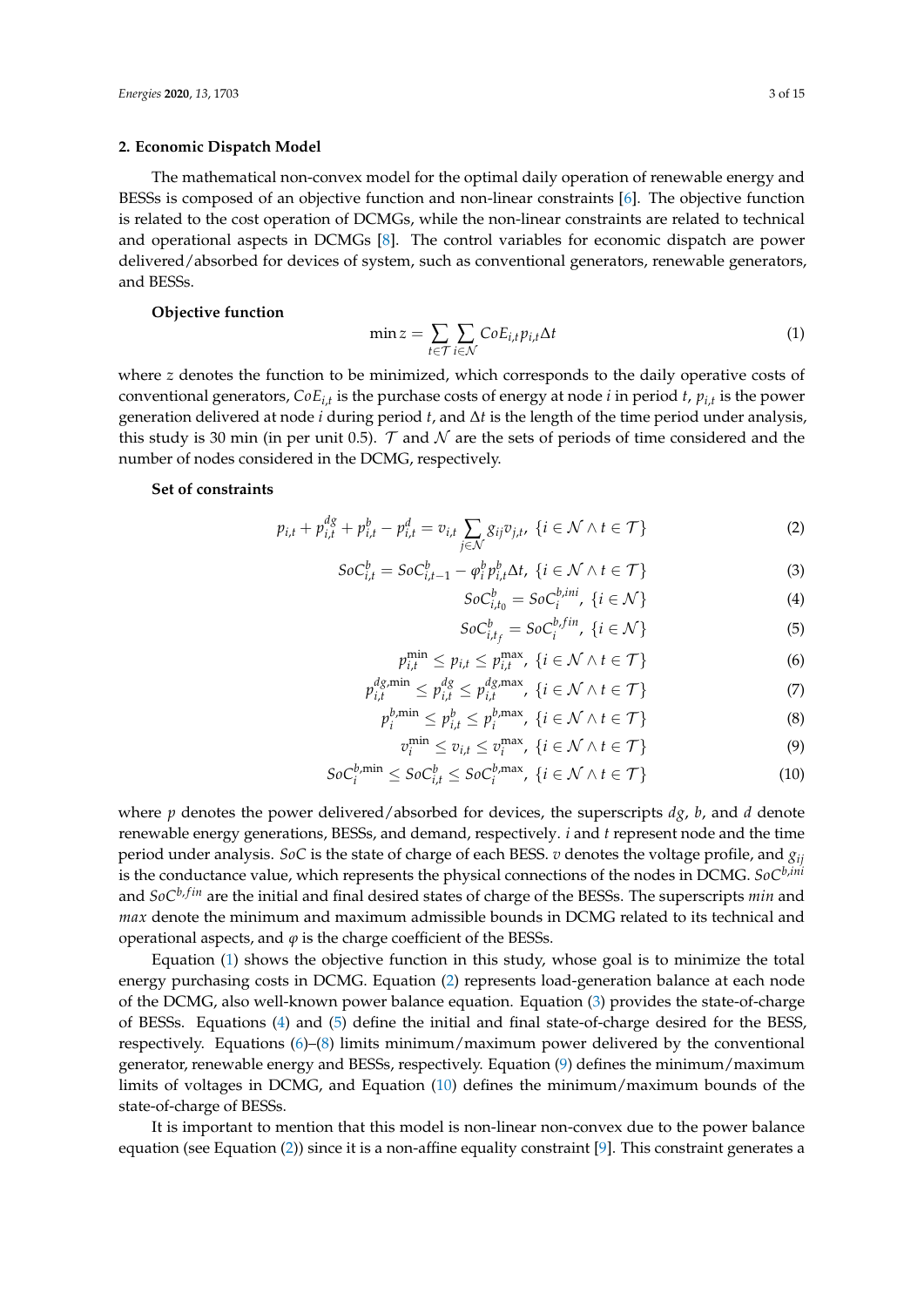hyperbolic relation between power and voltage at all nodes of DCMG [\[6\]](#page-13-5). Hence, it is not possible to guarantee global optimum, applying conventional optimization techniques [\[8\]](#page-13-7).

Note that there are multiple models that can used for optimal operation of batteries in dc networks; nevertheless, here we present an economic dispatch formulation as well as a convex reformulation, where the main idea is minimizing the total energy purchase costs in conventional generators, subject to classical power flow equations and device capacities [\[10\]](#page-13-9). In specialized literature, the main difference between economic dispatch models and optimal power flow ones is only the objective function value since in the first case are used economical (monetary) functions, while the second case considers energy loss as the objective function [\[22\]](#page-14-7). For a better understanding of both mathematical models regarding main control variables, sets, parameters and etc., see the Abbreviations presented at the end of this paper.

# <span id="page-3-0"></span>**3. Second-Order Cone Programming Reformulation**

The SOCP formulation is part convex of the optimization models, which is a field that has recently taken great importance in engineering since it can solve their problems reliably and efficiently by guaranteeing a unique solution (global optimum) [\[23\]](#page-14-8). The SOCP formulation minimizes a linear function over a convex region, which consists of the intersection of an affine linear space with second-order cones [\[24\]](#page-14-9).

The canonical formulation for SOCP problems has the following representation,

$$
\min c^{\top} x
$$
\nsubject to\n
$$
||A_k x + b_k|| \le \alpha_k x + \beta_k
$$
\n
$$
F_l x = g_l
$$
\n(11)

where *k* and *l* denote the number of conical and affine constraints, respectively,  $\|\cdot\|$  refers to the Euclidean norm and  $A_k \in R^{n_i \times n}$  and  $F_l \in R^{p \times n}$  are real matrices; c,  $b_k$ ,  $\alpha_k \in R^n$ , and  $g_l \in R^p$  are vectors.  $\beta_k \in R$  is a scalar and  $x \in R^n$  is the optimization variable.

## *Economic Dispatch Model as a SOCP*

The economic dispatch model [\(1\)](#page-2-1)–[\(10\)](#page-2-9) can be transformed into a SOCP model by defining the following slack variables,

$$
V_i = v_i^2, \ i \in \mathcal{N} \tag{12}
$$

$$
W_{ij} = v_i v_j, \ i \sim j \tag{13}
$$

and a matrix

$$
R_{ij} = \left[ \begin{array}{cc} V_i & W_{ij} \\ W_{ji} & V_j \end{array} \right] \tag{14}
$$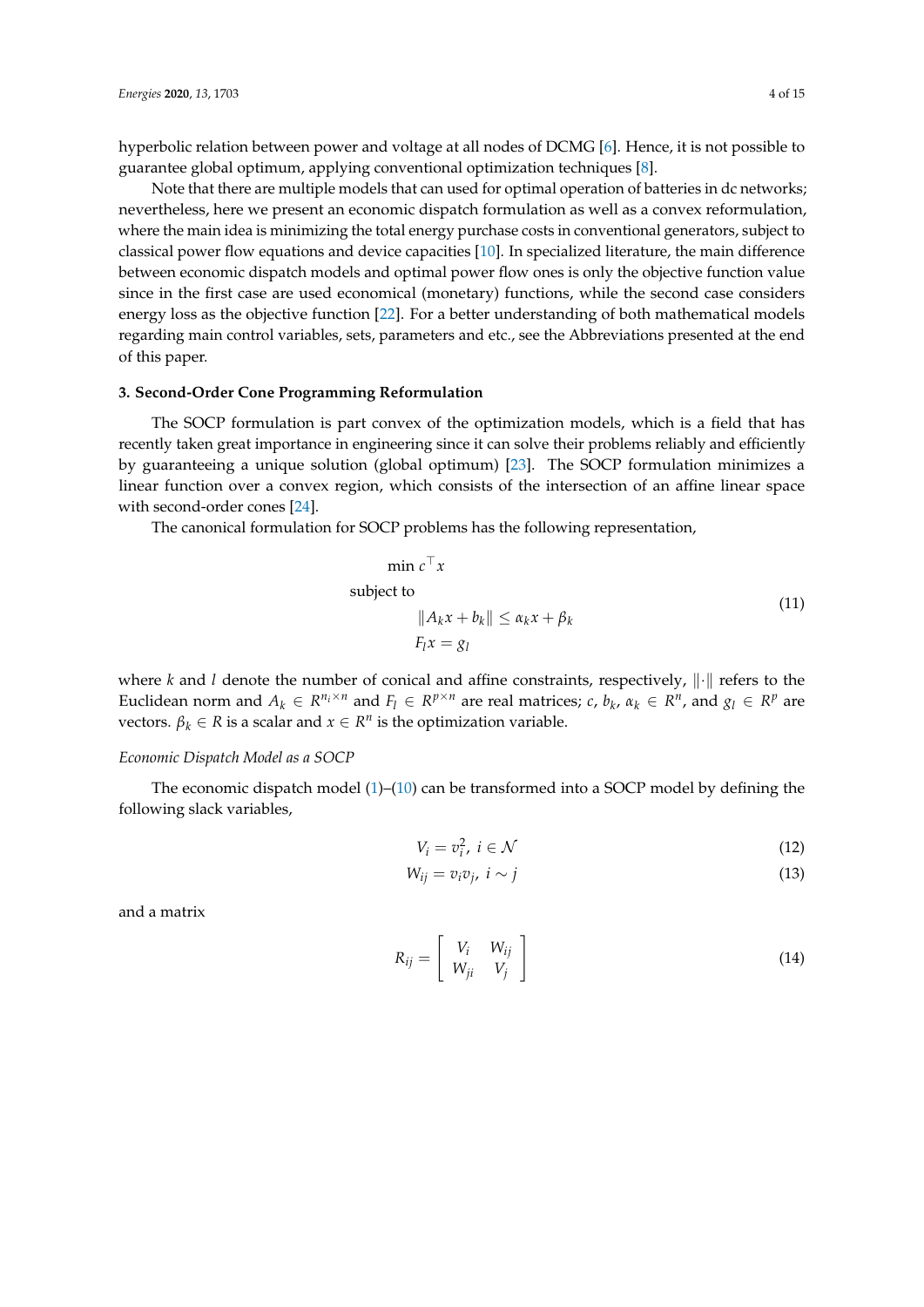Then, the economic dispatch  $(1)$ – $(10)$  is transformed into

<span id="page-4-1"></span>
$$
\min z = \sum_{t \in \mathcal{T}} CoE_t^{\top} P_t \Delta t \tag{15}
$$

$$
P_t + P_t^{dg} + P_t^b - P_t^d = \sum_{j:j \sim i} \left( V_i - W_{ij} \right) g_{ij}, \ \{ i \in \mathcal{N} \land t \in \mathcal{T} \}
$$
 (16)

$$
SoC_t^b = SoC_{t-1}^b - \varphi^b P_t^b \Delta t, \ \{t \in \mathcal{T}\}\tag{17}
$$

$$
SoC_{t_0}^b = SoC^{b,ini} \tag{18}
$$

$$
SoC_{t_f}^b = SoC^{b,fin} \tag{19}
$$

$$
P_t^{\min} \le P_t \le P_t^{\max}, \ \{t \in \mathcal{T}\} \tag{20}
$$

$$
P_t^{dg,\min} \le P_t^{dg} \le P_t^{dg,\max}, \ \{t \in \mathcal{T}\} \tag{21}
$$

$$
P^{b,\min} \le P_t^b \le P^{b,\max}, \ \{t \in \mathcal{T}\} \tag{22}
$$

$$
V_i^{2,\min} \le V_{i,t} \le V_i^{2,\max}, \ \{t \in \mathcal{T}\}
$$

$$
W_{ij,t} \geq 0, \ \{i \longrightarrow j \land t \in \mathcal{T}\}\tag{24}
$$

$$
W_{ij,t} = W_{ji,t}, \ \{i \longrightarrow j \land t \in \mathcal{T}\} \tag{25}
$$

<span id="page-4-3"></span><span id="page-4-2"></span>
$$
R_{ij,t} \succeq 0, \ \{i \longrightarrow j \land t \in \mathcal{T}\}\tag{26}
$$

$$
rank(R_{ij,t}) = 1, \{i \longrightarrow j \land t \in \mathcal{T}\}
$$
\n
$$
(27)
$$

$$
SoC_i^{b,\min} \le SoC_{i,t}^b \le SoC_i^{b,\max}, \ \{t \in \mathcal{T}\}
$$
 (28)

where  $P_t$ ,  $P_t^{dg}$  $P_t^d P$ ,  $P_t^b$ , and  $P_t^d$  are column vector that contains  $[P_t] = P_{i,t}$ ,  $\left[ P_t^{dg} \right]$  $\left[ \begin{array}{c} p^{dg} \\ t \end{array} \right] = P^{dg}_{i,t}$  $P_{i,t}^{dg}$ ,  $\left[ P_t^b \right] = P_{i,t'}^b$  and  $\left[P_t^d\right] = P_{i,t'}^d$ , respectively.  $\succeq$  denotes positive semi-definiteness and  $rank(\cdot)$  refers to rank of the matrix. Note that the economic dispatch model of  $(1)$ – $(10)$  and  $(15)$ – $(28)$  are equivalent and non-convex.

Now, the non-convexity is represented in the rank constraint [\(27\)](#page-4-3). When Equation [\(27\)](#page-4-3) is relaxed (eliminated or neglected), the SOCP formulation is reached. Even when this constraint is eliminated of the SOCP optimization, the global optimum of the problem can be achieved if the following conditions are satisfied [\[22\]](#page-14-7):

- The upper bounds for all nodal voltages are the same, which is easily comparable in per unit. This entail that  $V_1^{\max} = V_2^{\max} = \cdots = V_n^{\max} > 0$ .
- The total network loss of DCMG is positive, which is met by the physical power system. This entails that  $\sum_{i \in \mathcal{N}} p_i > 0$ .

The conditions above-mentioned have not to be met for the SOPC model to converge. However, if these conditions are satisfied, that can guarantee what the solution of SOPC relaxed is equal to SOCP non-convex (non-relaxed), hence, the solution is global optimum (See [\[22\]](#page-14-7) for details).

The original variables are recovered, as follows

$$
v_i = \sqrt{V_i}, \ \{i \in \mathcal{N}\}\tag{29}
$$

Note that the SOCP model for power balance expression can be non-unique, and its structure depends on the form that the product between voltage profiles be analyzed [\[21\]](#page-14-6). Nevertheless, the final convex reformulations are equivalents, and they can be found using transformation variables [\[25\]](#page-14-10).

## <span id="page-4-0"></span>**4. Energy Short-Term Forecasting Model**

The high variability of primary sources of renewable energy, such as solar radiation and temperature for solar generation systems or wind speed for the wind generation systems, increases DCMG's operating costs if they do not have a good prediction of these [\[6\]](#page-13-5). Therefore, it is necessary to implement a strategy, which allows minimizing the forecasting errors. Here we adopted the strategy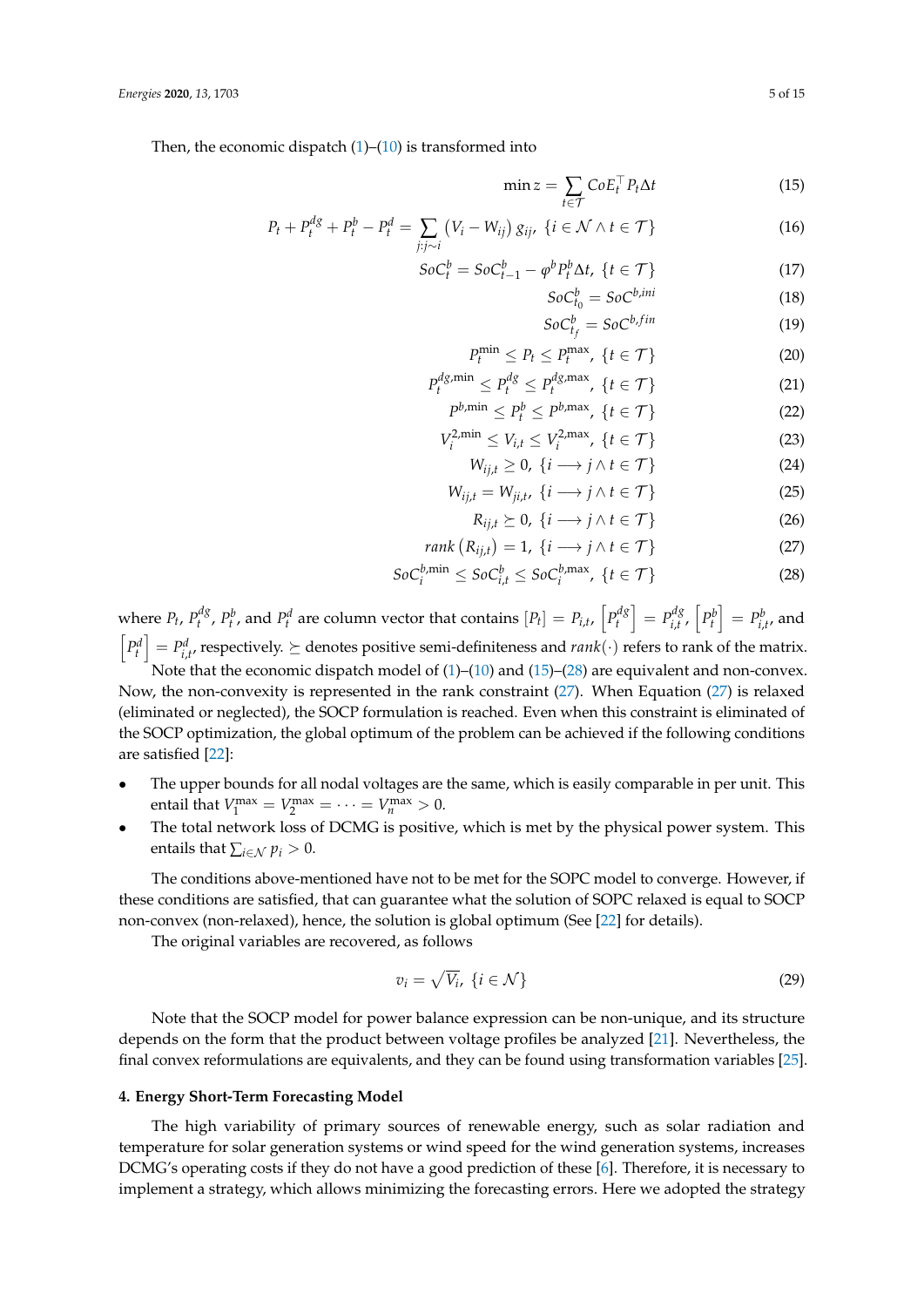proposed in [\[8\]](#page-13-7), which combines a receding horizon control (RHC) with an artificial neural network (ANN). The RHC repeatedly computes the economic dispatch model on a moving time horizon by employing the predictions of the wind speed or solar radiation in order to reduce the error of the forecasting. While the ANN tries to predict the values of solar radiation and wind speed, also using a mobile time window. The methodology adopted has the following steps:

- Implementing the ANN, the wind speed and solar radiation, are estimated by periods *m*, where *m* is the prediction horizon.
- Using the SOCP optimization, the economic dispatch for renewable energy and BESS is found from period *t* to period  $t + m$ .
- Employing the previous measurement of the wind speed and solar radiation from *t* − *m* to *t*, the forecast of them are recalculated for  $t + 1$  period.

## *Artificial Neural Network*

<span id="page-5-0"></span>The ANNs are mathematical tools that can be applied to a wide range of problems which from function approximation, clustering, optimization, pattern classification to series forecasting with a high degree of accuracy [\[26\]](#page-14-11). In this study, the ANNs are used to predict the wind speed for wind power systems and solar radiation for solar power systems. The data of input and output used to train the ANN has been listed in Table [1.](#page-5-0)

**Table 1.** Input and outputs parameters for ANN.

|             | Photovoltaic    | Wind                    |            |  |
|-------------|-----------------|-------------------------|------------|--|
| Inputs      | Output          | Inputs                  | Output     |  |
| Temperature | Solar Radiation | Temperature<br>Humidity | Wind speed |  |
| Time        |                 | Pressure<br>Time        |            |  |

The data shown in Table [1](#page-5-0) are employed for training the ANN with the following nonlinear learning rule:

$$
y(t) = f(y(t-1), ..., y(t-ny), x(t-1), ..., x(t-nx))
$$
\n(30)

where *x* and *y* are input and output data, respectively.  $n_y$  and  $n_x$  are the last values of the prediction and the input data, respectively.

We used the configuration to train the ANN presented in  $[6]$ . This configuration for the solar generation system considers two inputs (see Table [1\)](#page-5-0), six delays, and 18 hidden neurons. For the wind generation system, we employ four inputs (see Table [1\)](#page-5-0), four delays, and 12 neurons. The ANN has been implemented in MATLAB software using *ntstool*. In Figure [1](#page-5-1) has illustrated the ANN scheme for the solar generation system implemented in MATLAB.

<span id="page-5-1"></span>

Figure 1. ANN scheme for solar radiation prediction [\[6\]](#page-13-5).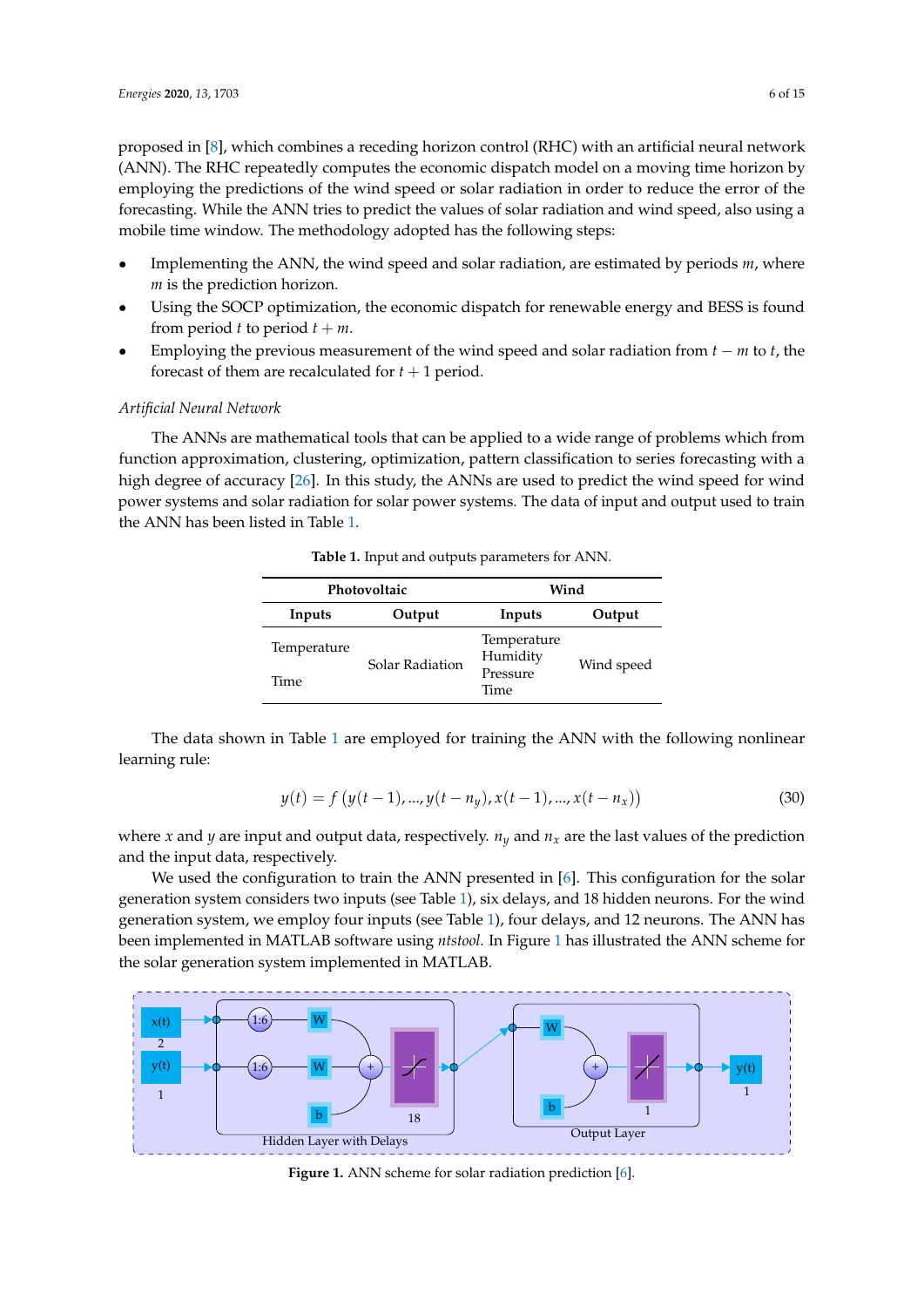In Figure [1](#page-5-1) can be noted that the ANN scheme is composed of a two-layer feed-forward network. The first layer is known as a hidden layer, which functions as a sigmoid transfer function. While the second layer is known as the output layer, which is a linear transfer function. The hidden layer needs stores previous values such as input *x*(*t*) data as well as output *y*(*t*) data to train the proposed ANN. From the training process, the ANN gets weights (W) and bias (v) values, which are used for the output layer to predict the output  $y(t+1)$ . Additionally, the output layer also employs a rectified linear unit (ReLU) layer in order to eliminate negative estimates of solar radiation or wind speed. ReLU function has the following form,

$$
f(y) = \begin{cases} y, & y \ge 0, \\ 0, & y < 0. \end{cases}
$$
 (31)

The proposed ANN has been trained by using the Levenberg–Marquardt algorithm [\[8\]](#page-13-7). Mean squared normalized error was employed as the performance function. The proposed ANN has configured with 100 epochs, a reduction of learning rate drop 0.02 every 8 epochs, and the initial learning rate of 0.3.

All data of Table [1](#page-5-0) to train the ANN were taken in [\[27\]](#page-14-12). We employed in training, adjusting, and validating with a 70%, 15%, and 15% of the data, respectively. Lastly, Figure [2](#page-6-0) illustrates solar and wind power information.

<span id="page-6-0"></span>

**Figure 2.** Historical data used for the ANN training process: (**a**) solar power; and (**b**) wind power.

It is important to highlight that the precision of the forecasting method based on artificial neural networks is highly dependent on the data history about renewable energy inputs, i.e., wind speed, wind direction, sunlight, temperature, pressure, radiance, humidity, etc. Since for countries where there is the presence of different seasons is required information at least for five years to have an acceptable prediction of the power output. Nevertheless, for countries located around the equatorial line, with data historical at least for one year must be enough to have an adequate generation forecasting [\[6\]](#page-13-5).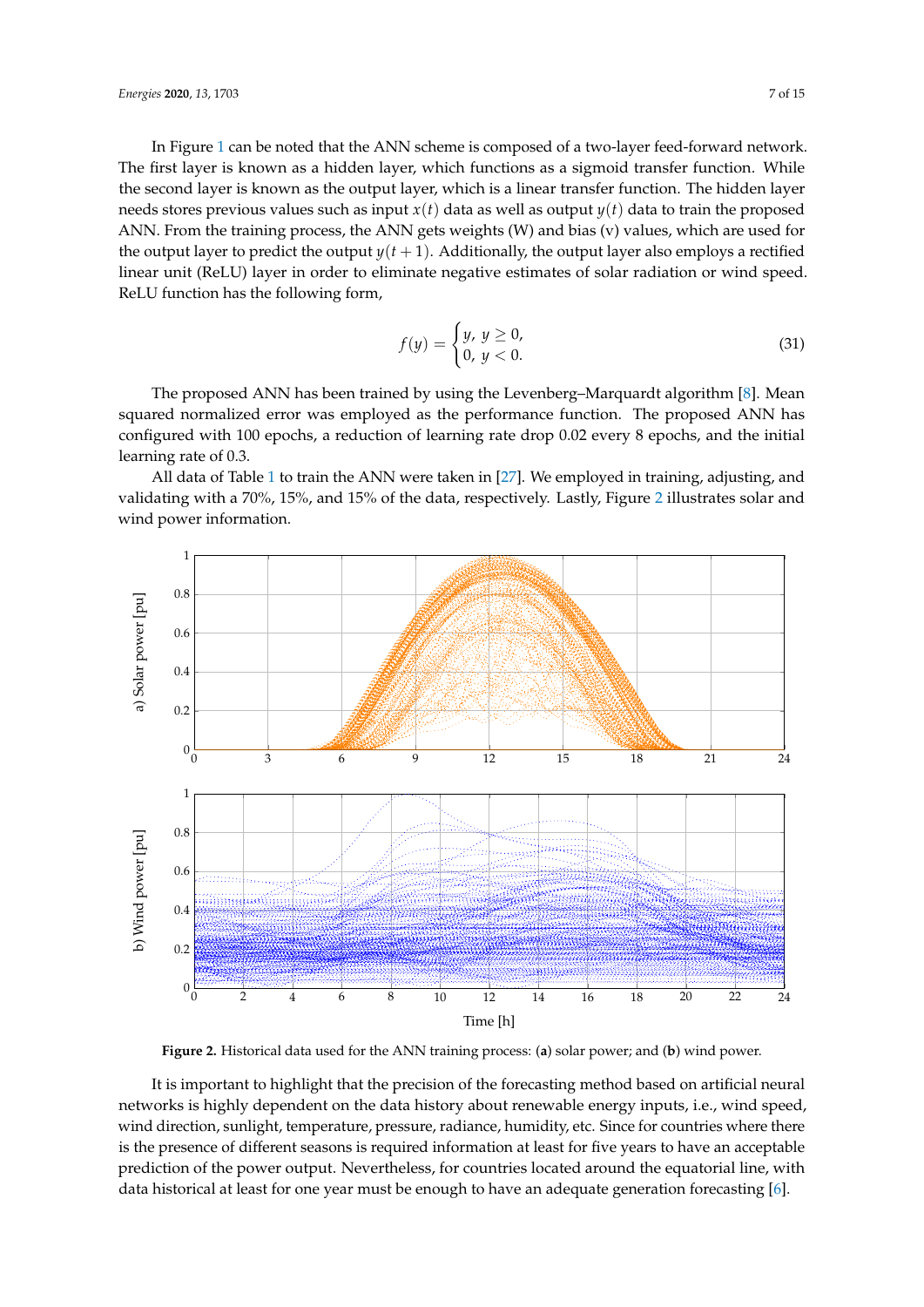## <span id="page-7-0"></span>**5. Test System and Simulation Scenarios**

This presents the test system, scenarios considered, and their results.

#### *5.1. The 21-Node Test System*

The test system scheme used to validate the economic dispatch problem using a SOCP formulation is depicted in Figure [3,](#page-7-1) which is a modified version of DCMG proposed in [\[8\]](#page-13-7). Table [2](#page-7-2) lists the parameters of the DC branches and power demands of DCMG, which has a total power consumption of 5.54 p.u. with a base value of 100 kW. The test system is composed of 21 nodes, 21 branches, and 16 loads, where their data is presented in Table [3.](#page-8-0) Additionally, it also has a conventional generator (slack bus), a wind generation system (2.1152 p.u.maximum power), and a solar generation system (2.8158 p.u.maximum power) located at the nodes 1, 12 and 21, respectively. Moreover, the BESSs are located at buses 7, 10, and 15, respectively; Their parameters are listed in Table [4.](#page-8-1) Finally, the minimum and maximum operating bounds for the voltages are restricted from 0.9 to 1.1 p.u.(i.e., around  $\pm 10$ % of the nominal voltage (1 p.u.)). These bounds are typical values for medium-voltage grids in Colombia [\[6\]](#page-13-5).

<span id="page-7-1"></span>

**Figure 3.** Test DCMG of the 21-node

**Table 2.** Parameters for the 21-nodes DCMG.

<span id="page-7-2"></span>

| From     | To             | $R$ [p.u.] | Load $[p.u.]$ | From | To |        | $R[p.u.]$ Load $[p.u.]$ | From | To | $R$ [p.u.] | Load [p.u.] |
|----------|----------------|------------|---------------|------|----|--------|-------------------------|------|----|------------|-------------|
| 1(slack) | $\overline{2}$ | 0.0053     | 0.70          |      | q  | 0.0072 | 0.80                    | 15   | 16 | 0.0064     | 0.23        |
|          | 3              | 0.0054     | 0.00          | 3    | 10 | 0.0053 | 0.00                    | 16   | 17 | 0.0074     | 0.43        |
| 3        | 4              | 0.0054     | 0.36          | 10   | 11 | 0.0038 | 0.45                    | 16   | 18 | 0.0081     | 0.34        |
| 4        | 5              | 0.0063     | 0.04          | 11   | 12 | 0.0079 | 0.68                    | 14   | 19 | 0.0078     | 0.09        |
| 4        | 6              | 0.0051     | 0.36          | 11   | 13 | 0.0078 | 0.10                    | 19   | 20 | 0.0084     | 0.21        |
| 3        | 7              | 0.0037     | 0.00          | 10   | 14 | 0.0083 | 0.00                    | 19   | 21 | 0.0081     | 0.21        |
|          | 8              | 0.0079     | 0.32          | 14   | 15 | 0.0065 | 0.22                    |      |    |            | -           |

All parameters are in per unit.  $S_{Base} = 1 \text{ kW}, V_{Base} = 1 \text{ kW}$ .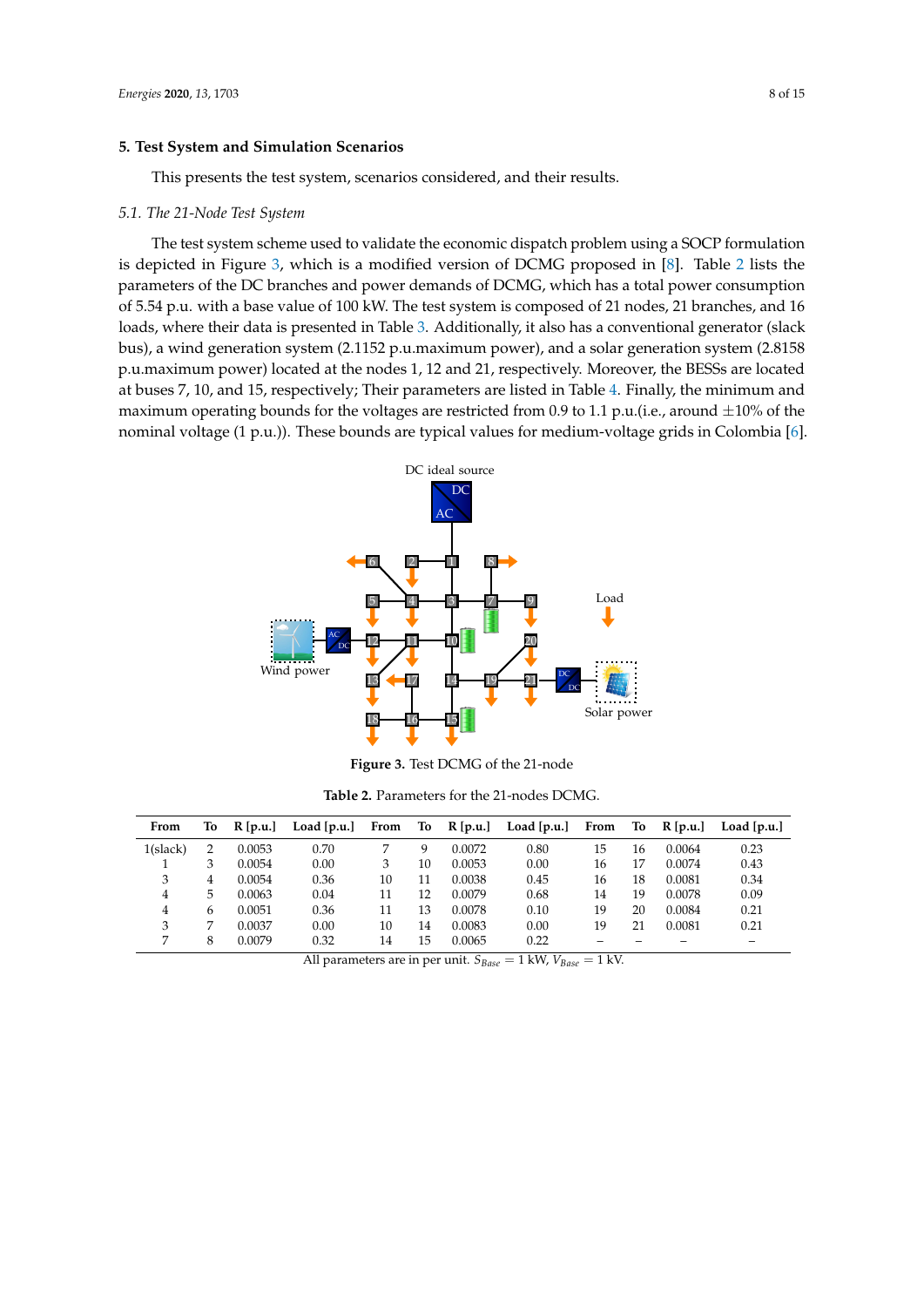<span id="page-8-0"></span>

| Time [h]       | CoE[p.u.] | Demand<br>Variation<br>[%] | Time [h] | CoE[p.u.] | Demand<br>Variation<br>[%] | Time [h] | CoE[p.u.]    | Demand<br>Variation<br>$[\%]$ |
|----------------|-----------|----------------------------|----------|-----------|----------------------------|----------|--------------|-------------------------------|
| 0.5            | 0.8105    | 34                         | 8.5      | 0.9263    | 62                         | 16.5     | 0.9737       | 90                            |
| $\mathbf{1}$   | 0.7789    | 28                         | 9        | 0.9421    | 68                         | 17       | $\mathbf{1}$ | 90                            |
| 1.5            | 0.7474    | 22                         | 9.5      | 0.9579    | 72                         | 17.5     | 0.9947       | 90                            |
| 2              | 0.7368    | 22                         | 10       | 0.9579    | 78                         | 18       | 0.9895       | 90                            |
| 2.5            | 0.7263    | 22                         | 10.5     | 0.9579    | 84                         | 18.5     | 0.9737       | 86                            |
| 3              | 0.7316    | 20                         | 11       | 0.9579    | 86                         | 19       | 0.9579       | 84                            |
| 3.5            | 0.7368    | 18                         | 11.5     | 0.9579    | 90                         | 19.5     | 0.9526       | 92                            |
| $\overline{4}$ | 0.7474    | 18                         | 12       | 0.9526    | 92                         | 20       | 0.9474       | 100                           |
| 4.5            | 0.7579    | 18                         | 12.5     | 0.9474    | 94                         | 20.5     | 0.9211       | 98                            |
| 5              | 0.8       | 20                         | 13       | 0.9474    | 94                         | 21       | 0.8947       | 94                            |
| 5.5            | 0.8421    | 22                         | 13.5     | 0.9421    | 90                         | 21.5     | 0.8684       | 90                            |
| 6              | 0.8789    | 26                         | 14       | 0.9368    | 84                         | 22       | 0.8421       | 84                            |
| 6.5            | 0.9158    | 28                         | 14.5     | 0.9421    | 86                         | 22.5     | 0.7947       | 76                            |
| $\overline{7}$ | 0.9368    | 34                         | 15       | 0.9474    | 90                         | 23       | 0.7474       | 68                            |
| 7.5            | 0.9579    | 40                         | 15.5     | 0.9474    | 90                         | 23.5     | 0.7211       | 58                            |
| 8              | 0.9421    | 50                         | 16       | 0.9474    | 90                         | 24       | 0.6947       | 50                            |
| 6              | 0.8789    | 26                         | 14       | 0.9368    | 84                         | 22       | 0.8421       | 84                            |
| 6.5            | 0.9158    | 28                         | 14.5     | 0.9421    | 86                         | 22.5     | 0.7947       | 76                            |
| $\overline{7}$ | 0.9368    | 34                         | 15       | 0.9474    | 90                         | 23       | 0.7474       | 68                            |
| 7.5            | 0.9579    | 40                         | 15.5     | 0.9474    | 90                         | 23.5     | 0.7211       | 58                            |
| 8              | 0.9421    | 50                         | 16       | 0.9474    | 90                         | 24       | 0.6947       | 50                            |

**Table 3.** Energy purchasing cost and hourly demand.

Base energy cost of 0.208 \$/kWh.

**Table 4.** BESS location and parameters.

<span id="page-8-1"></span>

|        |          |           |  | Bus $\varphi^b$ $p^{b,\text{max}}$ $p^{b,\text{min}}$ Bus $\varphi^b$ $p^{b,\text{max}}$ $p^{b,\text{min}}$ Bus $\varphi^b$ $p^{b,\text{max}}$ $p^{b,\text{min}}$ |  |           |
|--------|----------|-----------|--|-------------------------------------------------------------------------------------------------------------------------------------------------------------------|--|-----------|
| 0.0625 | $\sim$ 4 | $-3.2$ 10 |  | $0.0813$ $3.2$ $-2.4616$ $15$ $0.0813$ $3.2$                                                                                                                      |  | $-2.4616$ |

# <span id="page-8-2"></span>*5.2. Simulation Scenarios*

We considered three simulation scenarios to evaluate the proposed mathematical model, which are:

- **Scenario 1** (**S1**): This scenario analyzes the optimal dispatch of DCMG considering that the BESSs begin and end their daily operation in the fully discharged state.
- **Scenario 2** (**S2**): In this scenario is considered that the BESS must begin and end their daily operation with a **50**% charge. However, during their daily operation, they can discharge or charge from **0**% to **100**% of their nominal capacity.
- **Scenario 3** (**S3**): In this scenario is analyzed that the BESS can only vary their nominal capacity from **50**% to **100**% during the day.

Scenario **S<sup>1</sup>** allows the BESSs to use the total energy stored during the day to operate. Scenario **S<sup>2</sup>** also enables that the BESSs to work with the total energy stored during the day; however, they are forced to end the day with a defined state-of-charge to meet unexpected energy demands at the beginning of the next day. Lastly, scenario **S<sup>3</sup>** always limits the state-of-charge of BESSs to work at least 50% of their nominal capacity, as recommended by Standard IEEE 1561-2007 [\[28\]](#page-14-13).

#### *5.3. Simulation Results*

The proposed economic dispatch model is compared to the non-convex model and semidefinite programming (SDP) proposed in [\[8\]](#page-13-7) to validate its accuracy and efficiency. The SOCP and SDP models were solved on CVX programming software [\[29\]](#page-14-14) on MATLAB environment [\[30\]](#page-14-15), while the non-convex model was executed in GAMS commercial optimization package.

All simulations have been carried out on a desk-computer INTEL(R) Core(TM) i7-7700HQ, 2.80 GHz, 16 GB RAM with 64-bits Windows 10 Pro by using MATLAB 2019b.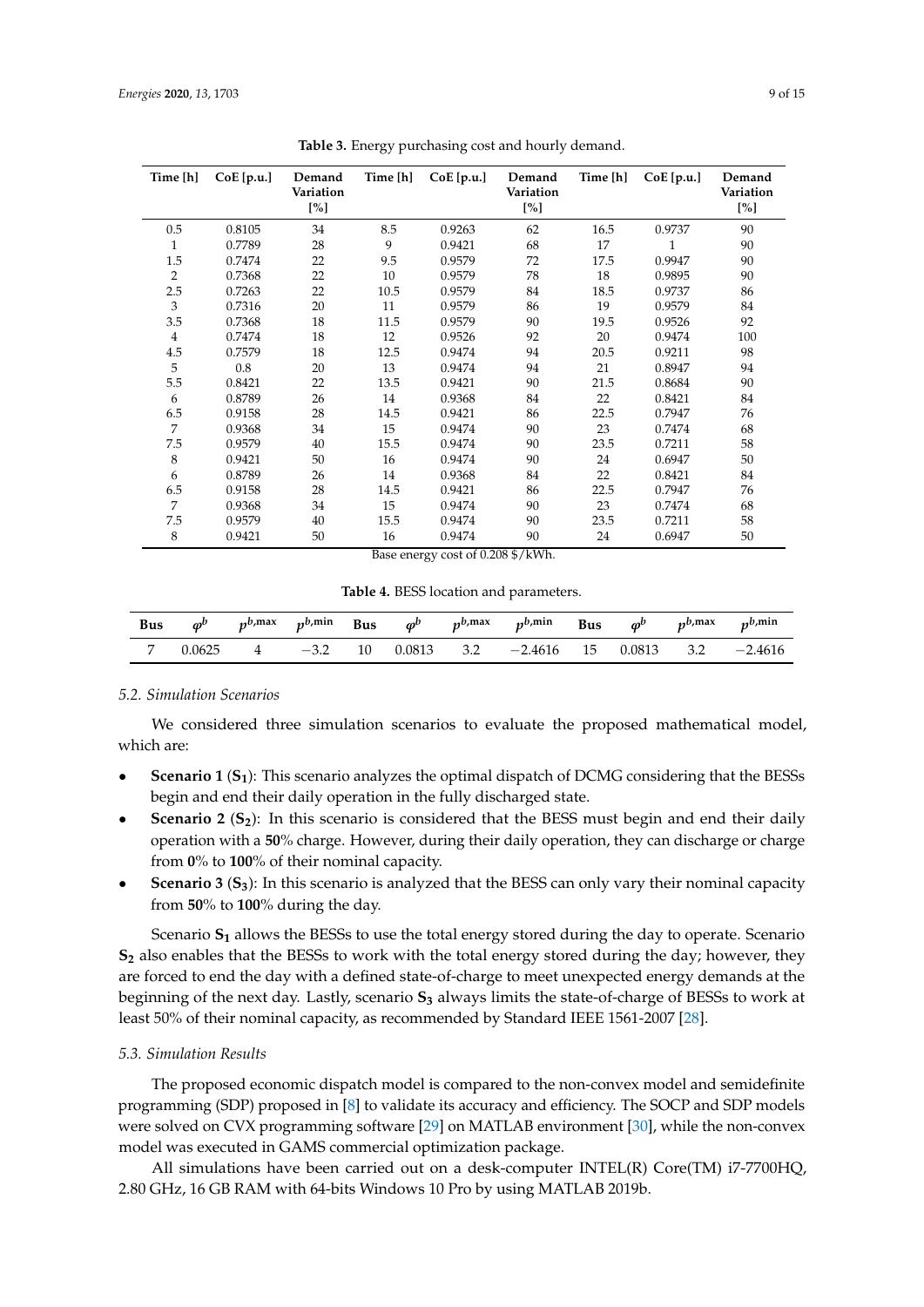#### 5.3.1. Comparison of Simulation Results

<span id="page-9-0"></span>This part compares the simulation results obtained with the different economic dispatch models considered for each of the simulation scenarios presented in Section [5.2.](#page-8-2) Table [5](#page-9-0) shows the results of economic dispatch for each of the mathematical models analyzed in this paper.

**Table 5.** Economic Dispatch Results.

| Models            | $S_1$ [\$] | $S2$ [\$] | $S_3$ [\$] |
|-------------------|------------|-----------|------------|
| non-convex (GAMS) | 5035.95    | 4962.18   | 5184.30    |
| SDP formulation   | 5035.90    | 4962.11   | 5184.09    |
| SCOP formulation  | 5035.90    | 4962.11   | 5184.09    |

Table [5](#page-9-0) shows that the convex models always present a better objective function than the non-convex model. Nevertheless, these differences are lower than  $4.05 \times 10^{-3}$ % for all the simulation cases when we compared the SOCP and SDP models with the exact one. These soft variations around the global optimum can be attributable to the rank relaxation of both convex models; notwithstanding, for practical applications, the results of the proposed SOCP model (including the SDP model) can be considered optimum with the main advantage that after each evaluation of the SCOP model it remains unaltered, while the non-linear model can be stuck in local optima since the solution space is non-convex and there is no guarantee of reaching the global solution with existing methods.

#### 5.3.2. Scenarios Analysis

In this part, the effect on economic dispatch is analyzed by including BESSs and varying their operating limits in a DCMG system. Nevertheless, the forecast errors of the solar and wind powers do not include yet since the aim is to analyze how the operation costs of the DCMG system are affected.

In Table [5](#page-9-0) was noted that scenario **S<sup>2</sup>** results presented the lowest operating costs than other scenarios since, in this scenario, the BESSs start with an initial charge of the 50%. This allows having stared energy in hours that there are not primary resources for the PV system. In scenarios **S<sup>1</sup>** and **S<sup>3</sup>** the operating costs are increasing in 1.4% and 4.4% in relation to the scenario **S2**, respectively. The slight increase of scenario **S<sup>3</sup>** in operating costs is to be expected since the scenario **S<sup>3</sup>** always limits the BESS to have a minimum load of 50% in any period. This entails that the BESSs cannot deliver all energy stored, which reduces the power injection in comparison to scenarios **S<sup>1</sup>** and **S2**. However, the useful life of the BESSs is increased (IEEE Standard 1561-2007).

On the other hand, in Figures [4](#page-9-1) and [5](#page-10-0) are depicted the results for the scenario **S3**. Figure [4](#page-9-1) shows the generated powers for the slack generator, wind, and solar power systems, and loads in each period, while Figure [5](#page-10-0) illustrates the state-of-charge of the BESSs and voltage profiles in all the nodes.

<span id="page-9-1"></span>

Figure 4. Generated powers for the slack generator, wind and solar power systems, and loads.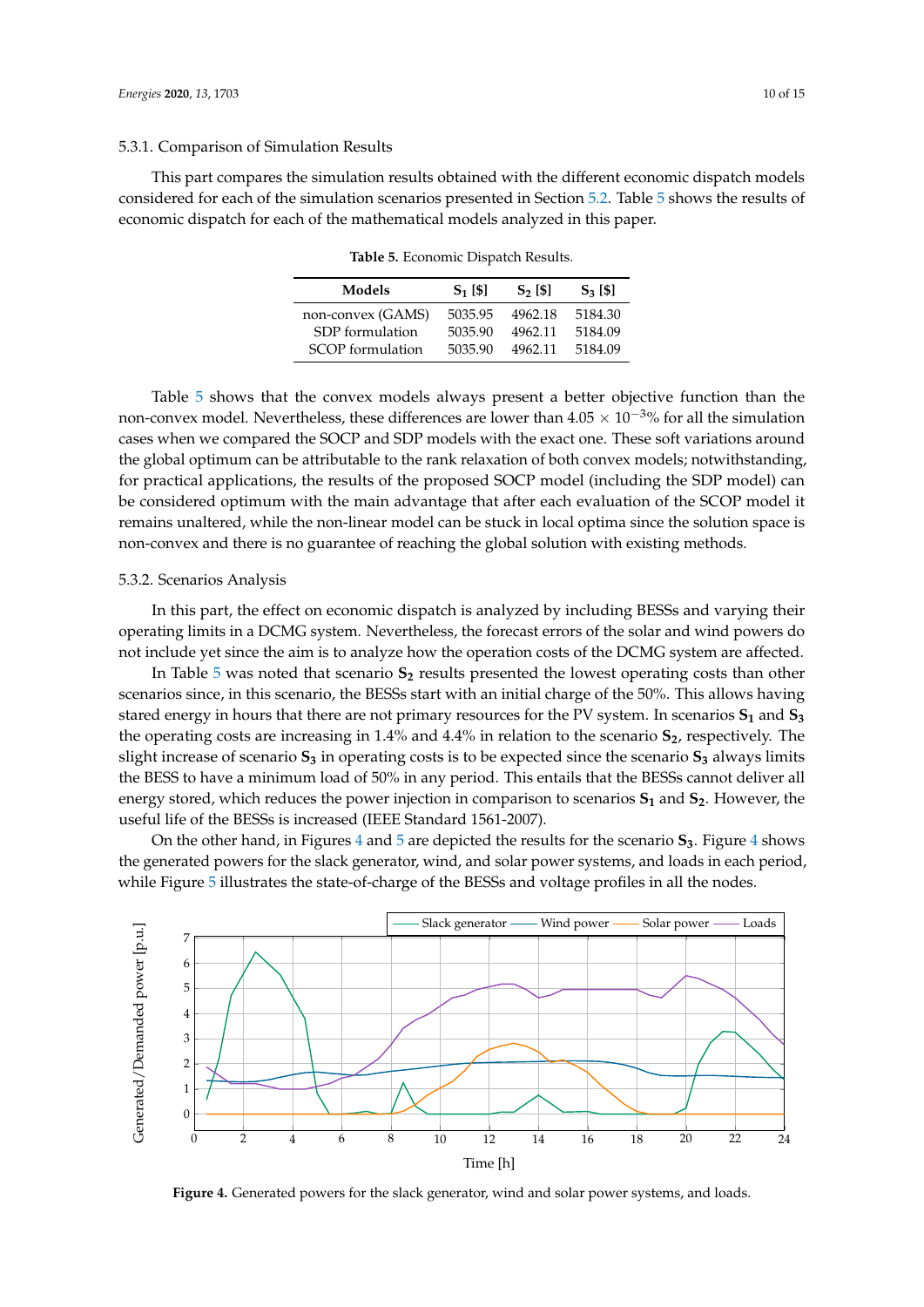<span id="page-10-0"></span>

**Figure 5.** State-of-charge of the BESSs and voltage profiles during a daily operation: (**a**) states of charge; and (**b**) voltage profiles.

Note in Figure [4](#page-9-1) is observed that the slack generator is only required in two situations: The first situation is when the energy costs are cheap, and it is possible to charge the BESSs (time from 00:00 to 5:00). The second situation is when the available energy of renewable generators is less than the system demand. This situation also happens when the BESSs are charging, or they do not have sufficient stored energy (see Figure [5a](#page-10-0)).

Observe in Figure [5a](#page-10-0) that the BESSs begin and end their daily operation with a 50% charge and are never below 50% as required by the scenario **S3**. In addition, they increase their stored energy when the energy purchases present, on average, the lowest prices (from 00:00 to 04:00, see Table [3\)](#page-8-0).

As can be seen in Figure [5b](#page-10-0), all the voltage profiles in any hour fulfill the operating bounds used in this paper. Observe that the voltage profiles suffer drop voltages when the slack generator delivers to the DCMG. This is because the majority of the energy injected into DCMG is concentrated at one point (bus slack); therefore, the energy must be transferred along larger routes increasing the current through the branches.

## 5.3.3. Real and Projected Energy Analysis

In this part, it is analyzed the error forecasting in the economic dispatch model using SOCP formulation. In Table [6](#page-11-1) is presented the objective function values when there is not the error forecasting (Real) as well as the energy short-term forecasting model presented in Section [4](#page-4-0) is implemented.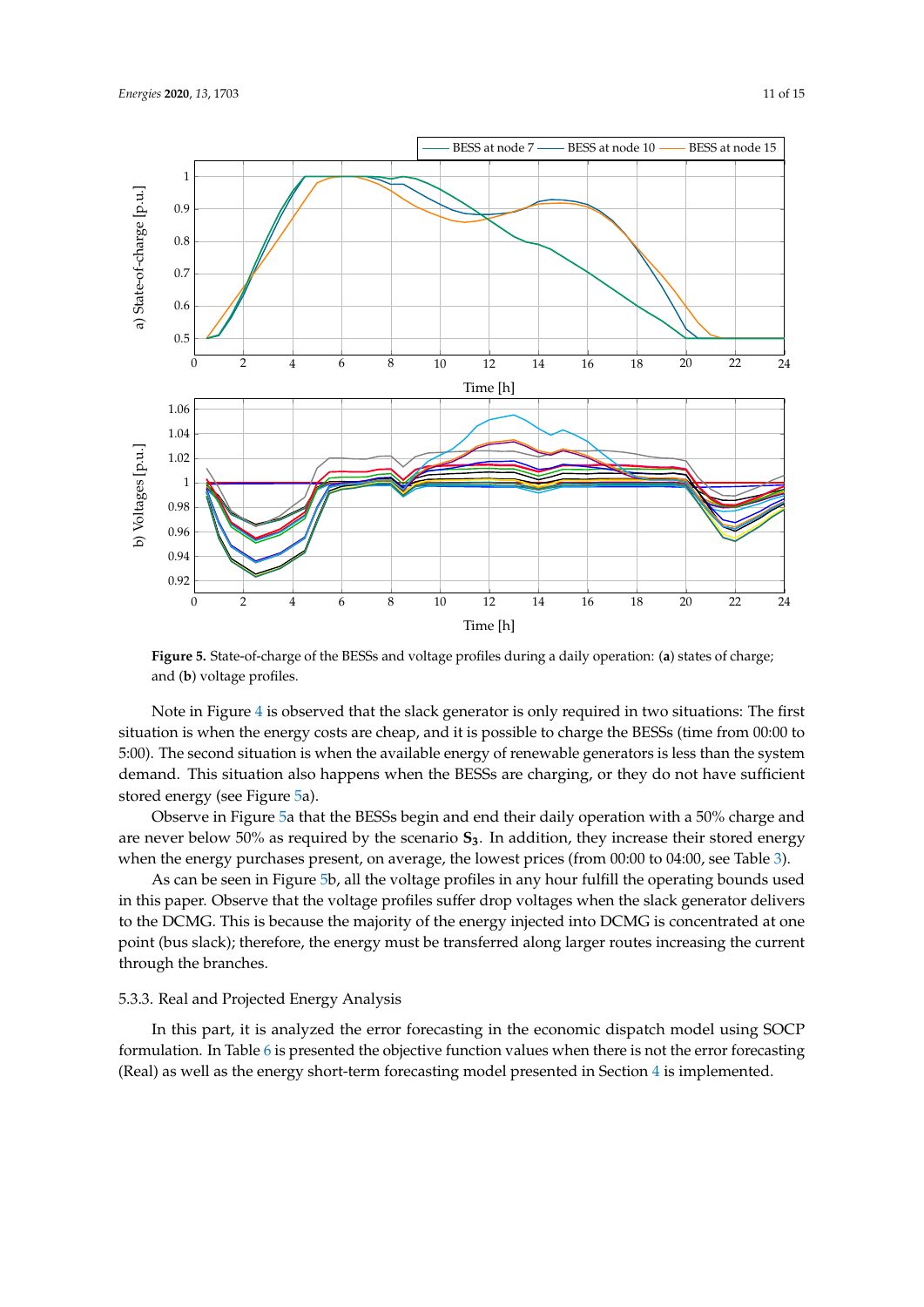| Models               | $S_1$ [\$] | $S2$ [\$] | $S_3$ [\$] |
|----------------------|------------|-----------|------------|
| Real                 | 5035.90    | 4962.11   | 5184.09    |
| Forecasting proposed | 4975.55    | 4902.95   | 5118.80    |
| Errors               | $1.19\%$   | $1.19\%$  | $1.25\%$   |

**Table 6.** Comparison of operating costs.

<span id="page-11-1"></span>In Table [6](#page-11-1) can be noted that the operating purchase costs in economic dispatch are not affected when the energy short-term forecasting model is implemented. Since the maximum error obtained is around 1.25%. This indicates that the RHC plus the ANNs are a suitable combination to predict the most likely primary resources for renewable energy.

Figure [6](#page-11-2) illustrates the real and estimation power for renewable energies and percent error of the estimates. Note that mean squared errors for the wind and solar power are 0.05 and 0.008, respectively. While the mean percent errors for the wind and solar power are 0.96% and 6.63%, respectively; These results support that the predictions made estimate wind speed and solar radiation appropriately with minimal errors. It is important to mention that the peak errors in the case of the photovoltaic generation (see Figure [6\)](#page-11-2) higher in the instants where solar radiation starts to increase and ends, i.e., 8 h and 18 h. This produces that a minimum variation between real and estimated power outputs be significantly superior in contrast to the rest of the day, due to the definition of the error using to make this plot.

<span id="page-11-2"></span>

**Figure 6.** Real and estimation power.

# <span id="page-11-0"></span>**6. Conclusions**

A convex mathematical model based on second-order cone programming for the economic dispatch of a DCMG with renewable generators and BESS was proposed. The SOCP formulation permitted converting the non-convex model of economic dispatch into a convex approach that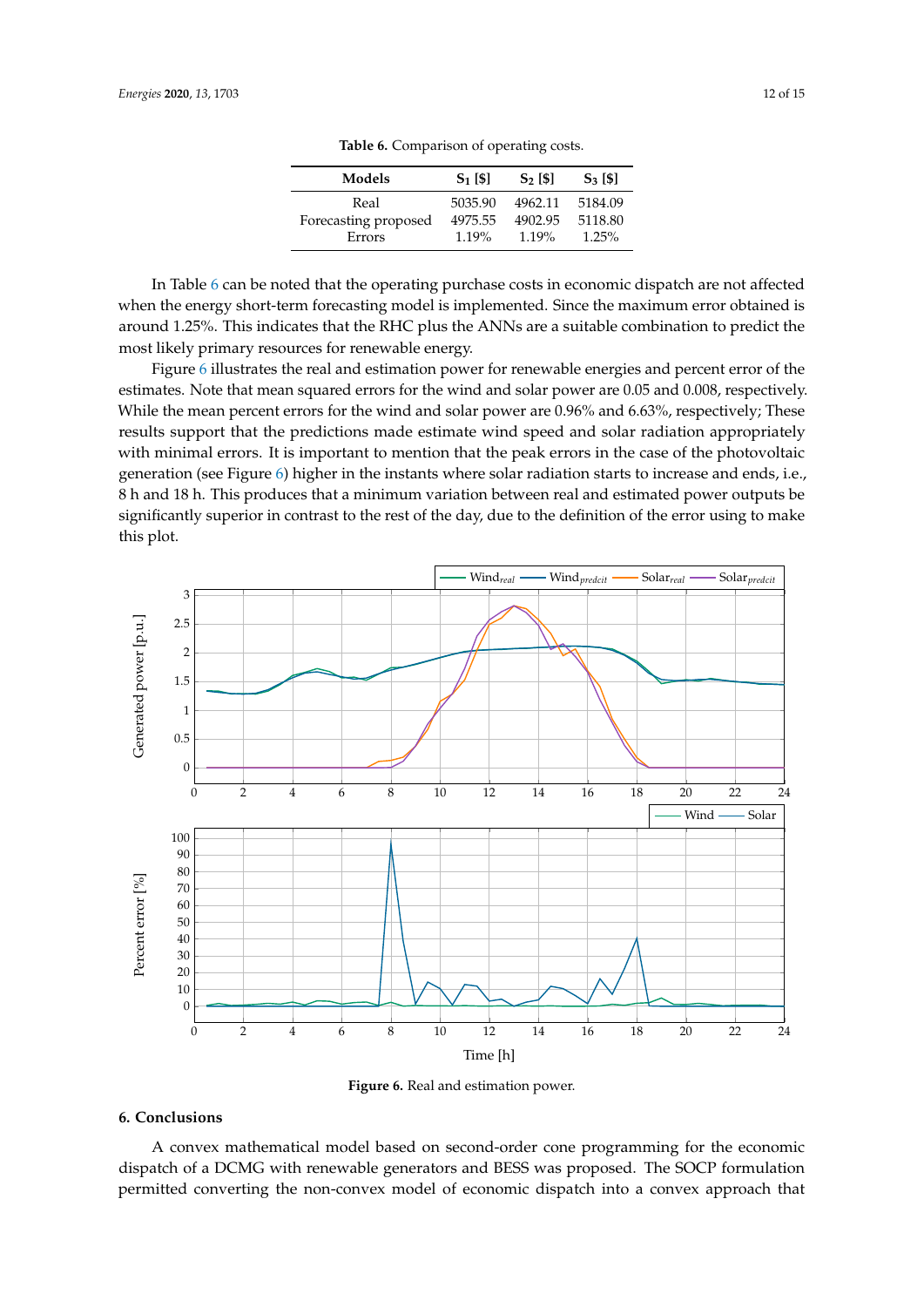guarantees the global optimum and has an easy implementation in specialized software, such as the CVX. The proposed convex model considered the variation of the energy purchase price for the efficient operation of DCMG in each period, which makes it in a suitable formulation to implement in real-time obtaining better results than the exact model executed in GAMS. The advantage of the SOCP model in comparison to the SDP model is that it guarantees exact optimal solutions for the economic dispatch problem in DCMG. Additionally, the SOCP model can be exploited in problems such as planning and operation of DCMG with a precision-level, reducing local optimum and computational efforts.

The RHC plus the ANN showed to be a great tool to predict the primary resources of renewable energies and does not affect the dispatch of the BESSs, only increasing the final purchase costs in 1.25% in the worst scenarios.

It was also demonstrated that the implementation of BESSs in DCMG enhance its operation, reducing its operating costs. Therefore, it is important to propose efficient operation strategies that maximize the useful life of BESSs without making it work inadequately or have a fully discharged state.

Future work may include the development of operational strategies for BESSs in order to minimize the operating costs in DCMG and increase their useful life. Since its strategy also affect the performance of the DCMG, as observed in this study.

**Author Contributions:** Conceptualization, methodology, formal analysis, and writing-original draft preparation, W.G.-G., O.D.M., L.F.G.-N., F.C.-P., and G.A. All authors have read and agreed to the published version of the manuscript.

**Acknowledgments:** This work was partially supported by the National Scholarship Program Doctorates of the Administrative Department of Science, Technology and Innovation of Colombia (COLCIENCIAS) by calling contest 727-2015.

**Conflicts of Interest:** The authors declare no conflicts of interest.

#### **Abbreviations**

The following abbreviations are used in this manuscript:

#### *Acronyms*

| АC          | <b>Alternating Current</b>                         |
|-------------|----------------------------------------------------|
| ANN         | Artificial Neural Network                          |
| <b>BESS</b> | Battery Energy Storage System                      |
| DС          | Direct Current                                     |
| CVX         | Matlab Software for Disciplined Convex Programming |
| DCMG        | Direct Current Microgrid                           |
| GAMS        | General Algebraic Modeling System                  |
| PV          | Photovoltaic                                       |
| SOCP        | Second-order Cone Programming                      |
| SDP         | Semidefinite Programming                           |
| RHC         | Receding Horizon Control                           |

#### *Sets and subscripts*

- $\tau$  Set of periods of time
- $N$  Set of periods of nodes
- *t* periods of time
- *i* node

#### *Parameters*

- *CoE* Purchase Costs of Energy
- *p* Power demanded by loads
- *ϕ* Charge coefficient of BESS
- ∆*t* Length of the period of time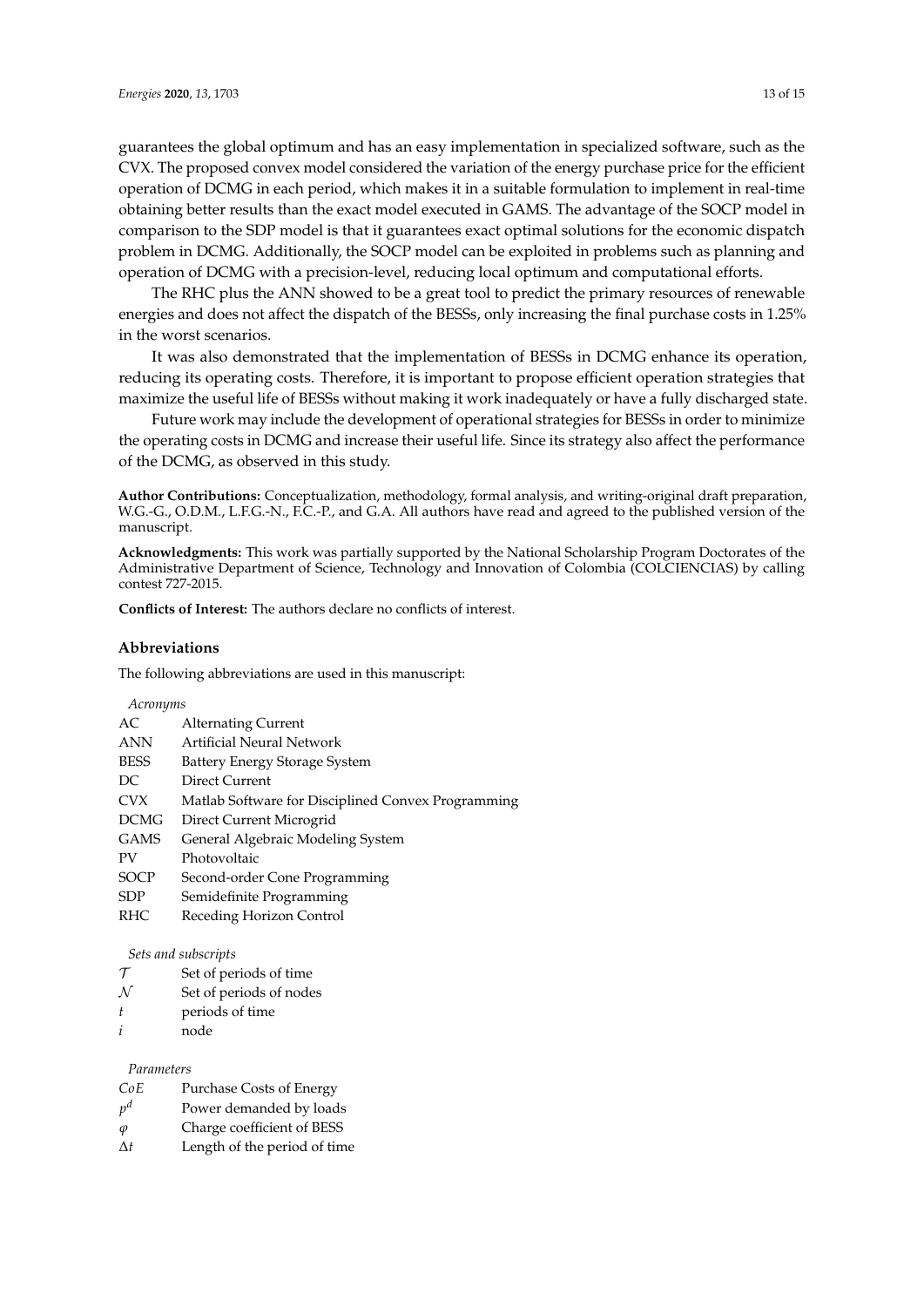| Variables                                 |                                                         |
|-------------------------------------------|---------------------------------------------------------|
| $\overline{v}$                            | Voltage profile                                         |
| SoC                                       | State-of-charge of BESS                                 |
| $V_i$                                     | voltage profile <i>i</i> squared                        |
| $W_{ij}$                                  | cross-product of voltage <i>i</i> with voltage <i>j</i> |
| Control variables                         |                                                         |
| p                                         | Power generated by conventional generator               |
| $p^{dg}$                                  | Power generated by renewable energies                   |
| $p^b$                                     | Power delivered/absorbed by BESSs                       |
| Limits                                    |                                                         |
| $v^{min}$ , $v^{max}$                     | Minimum and maximum voltage profile                     |
| $V^{min}$ , $V^{max}$                     | Minimum and maximum voltage profile squared             |
| $p^{min}$ , $p^{max}$                     | Minimum and maximum by conventional generator           |
| $p^{b,min}$ , $p^{b,max}$                 | Minimum and maximum by BESSs                            |
| p <sup>dg,min</sup> , p <sup>dg,max</sup> | Minimum and maximum by renewable energy                 |
| SoCb,min, SoCb,max                        | Minimum and maximum SoC of BESS                         |

# **References**

- <span id="page-13-0"></span>1. Zou, D.; Li, S.; Kong, X.; Ouyang, H.; Li, Z. Solving the combined heat and power economic dispatch problems by an improved genetic algorithm and a new constraint handling strategy. *Appl. Energy* **2019**, *237*, 646–670. [\[CrossRef\]](http://dx.doi.org/10.1016/j.apenergy.2019.01.056)
- <span id="page-13-1"></span>2. Zia, M.F.; Elbouchikhi, E.; Benbouzid, M.; Guerrero, J.M. Energy management system for an islanded microgrid with convex relaxation. *IEEE Trans. Ind. Appl.* **2019**, *55*, 7175–7185. [\[CrossRef\]](http://dx.doi.org/10.1109/TIA.2019.2917357)
- <span id="page-13-2"></span>3. Lotfi, H.; Khodaei, A. AC versus DC microgrid planning. *IEEE Trans. Smart Grid* **2015**, *8*, 296–304. [\[CrossRef\]](http://dx.doi.org/10.1109/TSG.2015.2457910)
- <span id="page-13-3"></span>4. Quashie, M.; Marnay, C.; Bouffard, F.; Joós, G. Optimal planning of microgrid power and operating reserve capacity. *Appl. Energy* **2018**, *210*, 1229–1236. [\[CrossRef\]](http://dx.doi.org/10.1016/j.apenergy.2017.08.015)
- <span id="page-13-4"></span>5. Hu, J.; Shan, Y.; Xu, Y.; Guerrero, J.M. A coordinated control of hybrid ac/dc microgrids with PV-wind-battery under variable generation and load conditions. *Int. J. Electr. Power Energy Syst.* **2019**, *104*, 583–592. [\[CrossRef\]](http://dx.doi.org/10.1016/j.ijepes.2018.07.037)
- <span id="page-13-5"></span>6. Montoya, O.D.; Gil-González, W.; Grisales-Noreña, L.; Orozco-Henao, C.; Serra, F. Economic Dispatch of BESS and Renewable Generators in DC Microgrids Using Voltage-Dependent Load Models. *Energies* **2019**, *12*, 4494. [\[CrossRef\]](http://dx.doi.org/10.3390/en12234494)
- <span id="page-13-6"></span>7. Strunz, K.; Abbasi, E.; Huu, D.N. DC microgrid for wind and solar power integration. *IEEE Trans. Emerg. Sel. Top. Power Electron.* **2013**, *2*, 115–126. [\[CrossRef\]](http://dx.doi.org/10.1109/JESTPE.2013.2294738)
- <span id="page-13-7"></span>8. Gil-González, W.; Montoya, O.D.; Holguín, E.; Garces, A.; Grisales-Noreña, L.F. Economic dispatch of energy storage systems in dc microgrids employing a semidefinite programming model. *J. Energy Storage* **2019**, *21*, 1–8. [\[CrossRef\]](http://dx.doi.org/10.1016/j.est.2018.10.025)
- <span id="page-13-8"></span>9. Montoya, O.D.; Gil-González, W.; Garces, A. Optimal power flow on DC microgrids: A quadratic convex approximation. *IEEE Trans. Circuits Syst. II* **2018**, *66*, 1018–1022. [\[CrossRef\]](http://dx.doi.org/10.1109/TCSII.2018.2871432)
- <span id="page-13-9"></span>10. Montoya, O.D.; Grajales, A.; Garces, A.; Castro, C.A. Distribution systems operation considering energy storage devices and distributed generation. *IEEE Lat. Am. Trans.* **2017**, *15*, 890–900. [\[CrossRef\]](http://dx.doi.org/10.1109/TLA.2017.7910203)
- <span id="page-13-10"></span>11. Rahmani-Andebili, M. Stochastic, adaptive, and dynamic control of energy storage systems integrated with renewable energy sources for power loss minimization. *Renew. Energy* **2017**, *113*, 1462–1471. [\[CrossRef\]](http://dx.doi.org/10.1016/j.renene.2017.07.005)
- <span id="page-13-11"></span>12. Rodríguez, F.; Fleetwood, A.; Galarza, A.; Fontán, L. Predicting solar energy generation through artificial neural networks using weather forecasts for microgrid control. *Renew. Energy* **2018**, *126*, 855–864. [\[CrossRef\]](http://dx.doi.org/10.1016/j.renene.2018.03.070)
- <span id="page-13-12"></span>13. Zheng, Y.; Hill, D.J.; Dong, Z.Y. Multi-agent optimal allocation of energy storage systems in distribution systems. *IEEE Trans. Sustain. Energy* **2017**, *8*, 1715–1725. [\[CrossRef\]](http://dx.doi.org/10.1109/TSTE.2017.2705838)
- <span id="page-13-13"></span>14. Lakshmi, S.; Ganguly, S. Multi-objective planning for the allocation of PV-BESS integrated open UPQC for peak load shaving of radial distribution networks. *J. Energy Storage* **2019**, *22*, 208–218. [\[CrossRef\]](http://dx.doi.org/10.1016/j.est.2019.01.011)